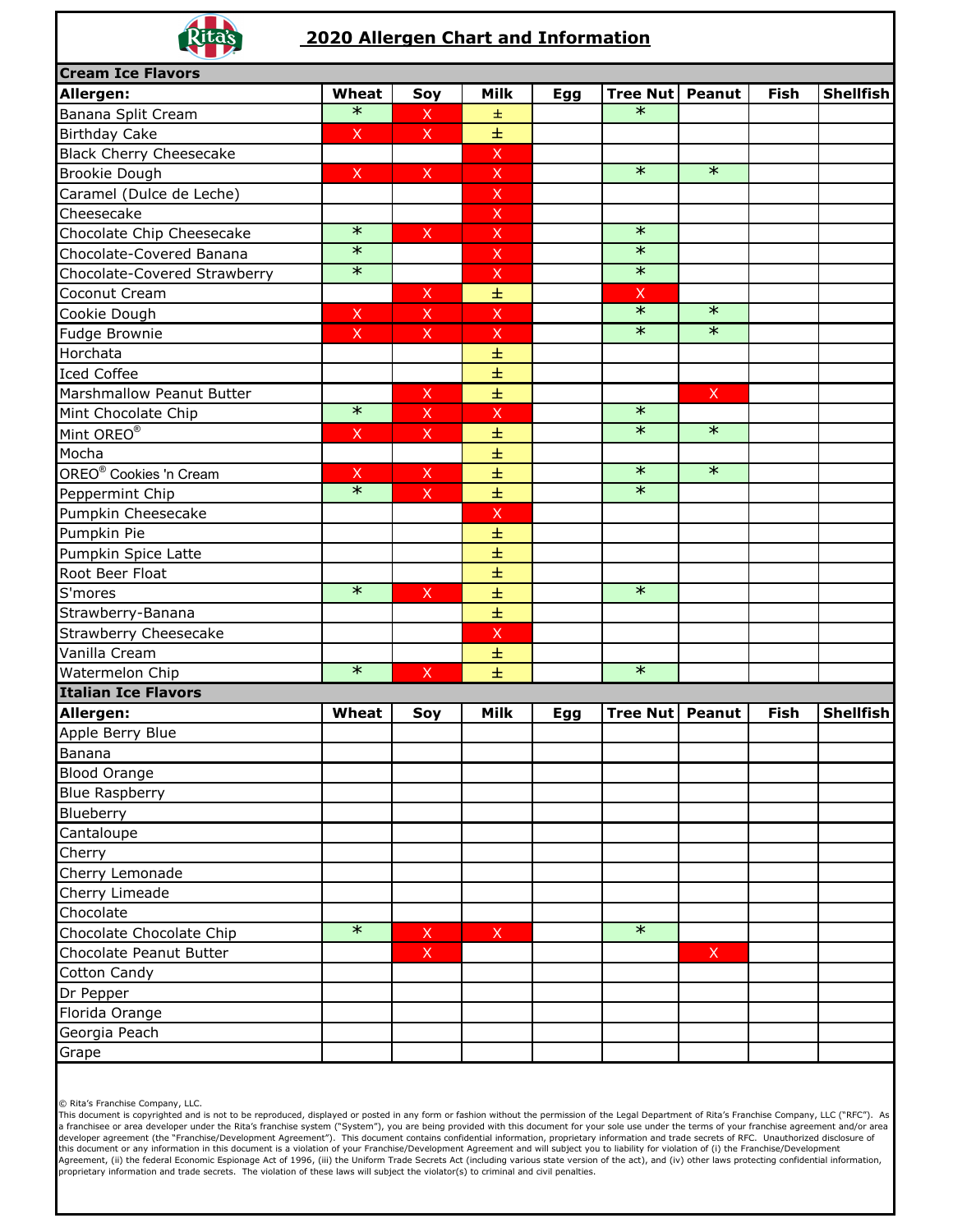

## **2020 Allergen Chart and Information**

| <b>NIV</b>                                                                                                                                                                                                                                                                                                                                                                                                                                                                                                                                                                                                                                                                                                                                                                                                                                                                                                                                                                                                                                                                                                                                        |              |              |             |            |                 |               |             |                  |
|---------------------------------------------------------------------------------------------------------------------------------------------------------------------------------------------------------------------------------------------------------------------------------------------------------------------------------------------------------------------------------------------------------------------------------------------------------------------------------------------------------------------------------------------------------------------------------------------------------------------------------------------------------------------------------------------------------------------------------------------------------------------------------------------------------------------------------------------------------------------------------------------------------------------------------------------------------------------------------------------------------------------------------------------------------------------------------------------------------------------------------------------------|--------------|--------------|-------------|------------|-----------------|---------------|-------------|------------------|
| <b>Italian Ice Flavors</b>                                                                                                                                                                                                                                                                                                                                                                                                                                                                                                                                                                                                                                                                                                                                                                                                                                                                                                                                                                                                                                                                                                                        |              |              |             |            |                 |               |             |                  |
| Allergen:                                                                                                                                                                                                                                                                                                                                                                                                                                                                                                                                                                                                                                                                                                                                                                                                                                                                                                                                                                                                                                                                                                                                         | Wheat        | Soy          | <b>Milk</b> | <b>Egg</b> | <b>Tree Nut</b> | <b>Peanut</b> | <b>Fish</b> | <b>Shellfish</b> |
| Green Apple                                                                                                                                                                                                                                                                                                                                                                                                                                                                                                                                                                                                                                                                                                                                                                                                                                                                                                                                                                                                                                                                                                                                       |              |              |             |            |                 |               |             |                  |
| Hawaiian Punch ®                                                                                                                                                                                                                                                                                                                                                                                                                                                                                                                                                                                                                                                                                                                                                                                                                                                                                                                                                                                                                                                                                                                                  |              |              |             |            |                 |               |             |                  |
| Island Fusion                                                                                                                                                                                                                                                                                                                                                                                                                                                                                                                                                                                                                                                                                                                                                                                                                                                                                                                                                                                                                                                                                                                                     |              |              |             |            |                 |               |             |                  |
| Juicy Pear                                                                                                                                                                                                                                                                                                                                                                                                                                                                                                                                                                                                                                                                                                                                                                                                                                                                                                                                                                                                                                                                                                                                        |              |              |             |            |                 |               |             |                  |
| <b>Key Lime</b>                                                                                                                                                                                                                                                                                                                                                                                                                                                                                                                                                                                                                                                                                                                                                                                                                                                                                                                                                                                                                                                                                                                                   |              |              |             |            |                 |               |             |                  |
| Kiwi-Strawberry                                                                                                                                                                                                                                                                                                                                                                                                                                                                                                                                                                                                                                                                                                                                                                                                                                                                                                                                                                                                                                                                                                                                   |              |              |             |            |                 |               |             |                  |
| Lemon                                                                                                                                                                                                                                                                                                                                                                                                                                                                                                                                                                                                                                                                                                                                                                                                                                                                                                                                                                                                                                                                                                                                             |              |              |             |            |                 |               |             |                  |
| Mango                                                                                                                                                                                                                                                                                                                                                                                                                                                                                                                                                                                                                                                                                                                                                                                                                                                                                                                                                                                                                                                                                                                                             |              |              |             |            |                 |               |             |                  |
| Mango-Orange                                                                                                                                                                                                                                                                                                                                                                                                                                                                                                                                                                                                                                                                                                                                                                                                                                                                                                                                                                                                                                                                                                                                      |              |              |             |            |                 |               |             |                  |
| Mango-Peach                                                                                                                                                                                                                                                                                                                                                                                                                                                                                                                                                                                                                                                                                                                                                                                                                                                                                                                                                                                                                                                                                                                                       |              |              |             |            |                 |               |             |                  |
| Mango-Pineapple                                                                                                                                                                                                                                                                                                                                                                                                                                                                                                                                                                                                                                                                                                                                                                                                                                                                                                                                                                                                                                                                                                                                   |              |              |             |            |                 |               |             |                  |
| Mango-Strawberry                                                                                                                                                                                                                                                                                                                                                                                                                                                                                                                                                                                                                                                                                                                                                                                                                                                                                                                                                                                                                                                                                                                                  |              |              |             |            |                 |               |             |                  |
| Margarita                                                                                                                                                                                                                                                                                                                                                                                                                                                                                                                                                                                                                                                                                                                                                                                                                                                                                                                                                                                                                                                                                                                                         |              |              |             |            |                 |               |             |                  |
| Mojito                                                                                                                                                                                                                                                                                                                                                                                                                                                                                                                                                                                                                                                                                                                                                                                                                                                                                                                                                                                                                                                                                                                                            |              |              |             |            |                 |               |             |                  |
| Passion Fruit                                                                                                                                                                                                                                                                                                                                                                                                                                                                                                                                                                                                                                                                                                                                                                                                                                                                                                                                                                                                                                                                                                                                     |              |              |             |            |                 |               |             |                  |
| Peanut Butter & Jelly                                                                                                                                                                                                                                                                                                                                                                                                                                                                                                                                                                                                                                                                                                                                                                                                                                                                                                                                                                                                                                                                                                                             |              | $\mathsf{X}$ |             |            |                 | X             |             |                  |
| Piña Colada                                                                                                                                                                                                                                                                                                                                                                                                                                                                                                                                                                                                                                                                                                                                                                                                                                                                                                                                                                                                                                                                                                                                       |              |              |             |            |                 |               |             |                  |
| Pineapple                                                                                                                                                                                                                                                                                                                                                                                                                                                                                                                                                                                                                                                                                                                                                                                                                                                                                                                                                                                                                                                                                                                                         |              |              |             |            |                 |               |             |                  |
| Raspberry                                                                                                                                                                                                                                                                                                                                                                                                                                                                                                                                                                                                                                                                                                                                                                                                                                                                                                                                                                                                                                                                                                                                         |              |              |             |            |                 |               |             |                  |
| Raspberry Lemonade                                                                                                                                                                                                                                                                                                                                                                                                                                                                                                                                                                                                                                                                                                                                                                                                                                                                                                                                                                                                                                                                                                                                |              |              |             |            |                 |               |             |                  |
| Root Beer                                                                                                                                                                                                                                                                                                                                                                                                                                                                                                                                                                                                                                                                                                                                                                                                                                                                                                                                                                                                                                                                                                                                         |              |              |             |            |                 |               |             |                  |
| <b>SOUR PATCH KIDS RED</b>                                                                                                                                                                                                                                                                                                                                                                                                                                                                                                                                                                                                                                                                                                                                                                                                                                                                                                                                                                                                                                                                                                                        |              |              |             |            |                 |               |             |                  |
| Strawberry                                                                                                                                                                                                                                                                                                                                                                                                                                                                                                                                                                                                                                                                                                                                                                                                                                                                                                                                                                                                                                                                                                                                        |              |              |             |            |                 |               |             |                  |
| <b>Strawberry Colada</b>                                                                                                                                                                                                                                                                                                                                                                                                                                                                                                                                                                                                                                                                                                                                                                                                                                                                                                                                                                                                                                                                                                                          |              |              |             |            |                 |               |             |                  |
| <b>Strawberry Lemonade</b>                                                                                                                                                                                                                                                                                                                                                                                                                                                                                                                                                                                                                                                                                                                                                                                                                                                                                                                                                                                                                                                                                                                        |              |              |             |            |                 |               |             |                  |
| <b>Strawberry Margarita</b>                                                                                                                                                                                                                                                                                                                                                                                                                                                                                                                                                                                                                                                                                                                                                                                                                                                                                                                                                                                                                                                                                                                       |              |              |             |            |                 |               |             |                  |
| Strawberry-Watermelon                                                                                                                                                                                                                                                                                                                                                                                                                                                                                                                                                                                                                                                                                                                                                                                                                                                                                                                                                                                                                                                                                                                             |              |              |             |            |                 |               |             |                  |
| Swedish Fish®                                                                                                                                                                                                                                                                                                                                                                                                                                                                                                                                                                                                                                                                                                                                                                                                                                                                                                                                                                                                                                                                                                                                     |              |              |             |            |                 |               |             |                  |
| <b>Tropical Daiquiri</b>                                                                                                                                                                                                                                                                                                                                                                                                                                                                                                                                                                                                                                                                                                                                                                                                                                                                                                                                                                                                                                                                                                                          |              |              |             |            | $\mathsf X$     |               |             |                  |
| <b>Tropical Punch</b>                                                                                                                                                                                                                                                                                                                                                                                                                                                                                                                                                                                                                                                                                                                                                                                                                                                                                                                                                                                                                                                                                                                             |              |              |             |            |                 |               |             |                  |
| Vanilla                                                                                                                                                                                                                                                                                                                                                                                                                                                                                                                                                                                                                                                                                                                                                                                                                                                                                                                                                                                                                                                                                                                                           |              |              |             |            |                 |               |             |                  |
| Watermelon                                                                                                                                                                                                                                                                                                                                                                                                                                                                                                                                                                                                                                                                                                                                                                                                                                                                                                                                                                                                                                                                                                                                        |              |              |             |            |                 |               |             |                  |
| <b>Wild Berry</b>                                                                                                                                                                                                                                                                                                                                                                                                                                                                                                                                                                                                                                                                                                                                                                                                                                                                                                                                                                                                                                                                                                                                 |              |              |             |            |                 |               |             |                  |
|                                                                                                                                                                                                                                                                                                                                                                                                                                                                                                                                                                                                                                                                                                                                                                                                                                                                                                                                                                                                                                                                                                                                                   |              |              |             |            |                 |               |             |                  |
| Wild Black Cherry                                                                                                                                                                                                                                                                                                                                                                                                                                                                                                                                                                                                                                                                                                                                                                                                                                                                                                                                                                                                                                                                                                                                 |              |              |             |            |                 |               |             |                  |
| Unicorn<br>Zombie's Blood                                                                                                                                                                                                                                                                                                                                                                                                                                                                                                                                                                                                                                                                                                                                                                                                                                                                                                                                                                                                                                                                                                                         |              |              |             |            |                 |               |             |                  |
| <b>All-Natural Ice</b>                                                                                                                                                                                                                                                                                                                                                                                                                                                                                                                                                                                                                                                                                                                                                                                                                                                                                                                                                                                                                                                                                                                            |              |              |             |            |                 |               |             |                  |
|                                                                                                                                                                                                                                                                                                                                                                                                                                                                                                                                                                                                                                                                                                                                                                                                                                                                                                                                                                                                                                                                                                                                                   | <b>Wheat</b> |              | <b>Milk</b> |            | <b>Tree Nut</b> | Peanut        | Fish        | <b>Shellfish</b> |
| Allergen:<br>All Natural Banana                                                                                                                                                                                                                                                                                                                                                                                                                                                                                                                                                                                                                                                                                                                                                                                                                                                                                                                                                                                                                                                                                                                   |              | Soy          |             | Egg        |                 |               |             |                  |
|                                                                                                                                                                                                                                                                                                                                                                                                                                                                                                                                                                                                                                                                                                                                                                                                                                                                                                                                                                                                                                                                                                                                                   |              |              |             |            |                 |               |             |                  |
| All Natural Cranberry                                                                                                                                                                                                                                                                                                                                                                                                                                                                                                                                                                                                                                                                                                                                                                                                                                                                                                                                                                                                                                                                                                                             |              |              |             |            |                 |               |             |                  |
| All Natural Cranberry Pineapple                                                                                                                                                                                                                                                                                                                                                                                                                                                                                                                                                                                                                                                                                                                                                                                                                                                                                                                                                                                                                                                                                                                   |              |              |             |            |                 |               |             |                  |
| All Natural Cranberry Strawberry<br>All Natural Orange                                                                                                                                                                                                                                                                                                                                                                                                                                                                                                                                                                                                                                                                                                                                                                                                                                                                                                                                                                                                                                                                                            |              |              |             |            |                 |               |             |                  |
|                                                                                                                                                                                                                                                                                                                                                                                                                                                                                                                                                                                                                                                                                                                                                                                                                                                                                                                                                                                                                                                                                                                                                   |              |              |             |            |                 |               |             |                  |
| All Natural Orange Pineapple                                                                                                                                                                                                                                                                                                                                                                                                                                                                                                                                                                                                                                                                                                                                                                                                                                                                                                                                                                                                                                                                                                                      |              |              |             |            |                 |               |             |                  |
| All Natural Pineapple<br>All Natural Strawberry                                                                                                                                                                                                                                                                                                                                                                                                                                                                                                                                                                                                                                                                                                                                                                                                                                                                                                                                                                                                                                                                                                   |              |              |             |            |                 |               |             |                  |
|                                                                                                                                                                                                                                                                                                                                                                                                                                                                                                                                                                                                                                                                                                                                                                                                                                                                                                                                                                                                                                                                                                                                                   |              |              |             |            |                 |               |             |                  |
| All Natural Strawberry Banana                                                                                                                                                                                                                                                                                                                                                                                                                                                                                                                                                                                                                                                                                                                                                                                                                                                                                                                                                                                                                                                                                                                     |              |              |             |            |                 |               |             |                  |
| All Natural Strawberry Pineapple<br>© Rita's Franchise Company, LLC.                                                                                                                                                                                                                                                                                                                                                                                                                                                                                                                                                                                                                                                                                                                                                                                                                                                                                                                                                                                                                                                                              |              |              |             |            |                 |               |             |                  |
| This document is copyrighted and is not to be reproduced, displayed or posted in any form or fashion without the permission of the Legal Department of Rita's Franchise Company, LLC ("RFC"). As<br>a franchisee or area developer under the Rita's franchise system ("System"), you are being provided with this document for your sole use under the terms of your franchise agreement and/or area<br>developer agreement (the "Franchise/Development Agreement"). This document contains confidential information, proprietary information and trade secrets of RFC. Unauthorized disclosure of<br>this document or any information in this document is a violation of your Franchise/Development Agreement and will subject you to liability for violation of (i) the Franchise/Development<br>Agreement, (ii) the federal Economic Espionage Act of 1996, (iii) the Uniform Trade Secrets Act (including various state version of the act), and (iv) other laws protecting confidential information,<br>proprietary information and trade secrets. The violation of these laws will subiect the violator(s) to criminal and civil penalties. |              |              |             |            |                 |               |             |                  |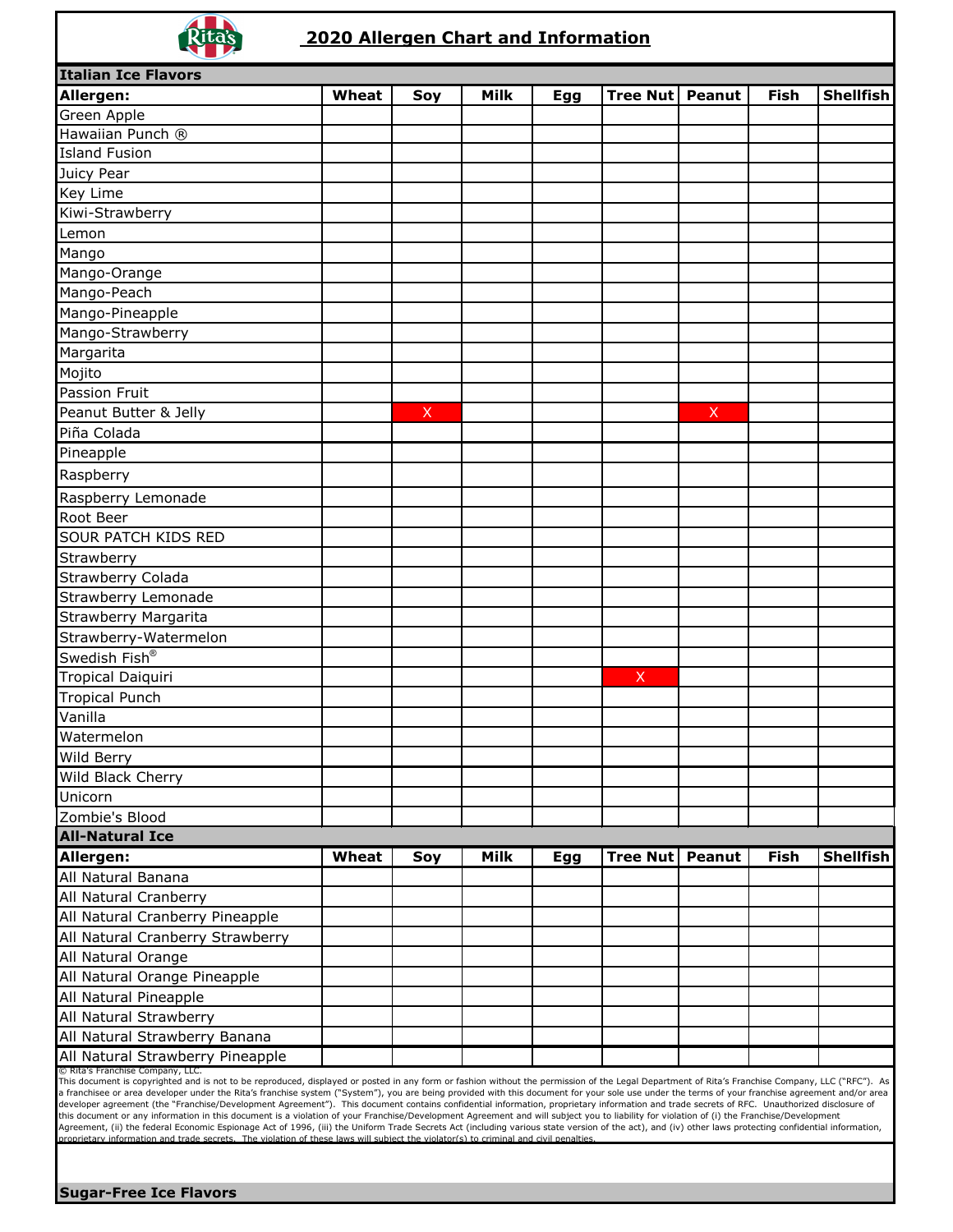|                                          | <b>2020 Allergen Chart and Information</b> |              |                                      |                                        |                   |                                      |             |                  |
|------------------------------------------|--------------------------------------------|--------------|--------------------------------------|----------------------------------------|-------------------|--------------------------------------|-------------|------------------|
| Allergen:                                | Wheat                                      | Soy          | <b>Milk</b>                          | <b>Egg</b>                             | <b>Tree Nut</b>   | <b>Peanut</b>                        | <b>Fish</b> | <b>Shellfish</b> |
| S/F Cherry                               |                                            |              |                                      |                                        |                   |                                      |             |                  |
| S/F Dragonfruit                          |                                            |              |                                      |                                        |                   |                                      |             |                  |
| S/F Mango-Peach                          |                                            |              |                                      |                                        |                   |                                      |             |                  |
| S/F Pineapple                            |                                            |              |                                      |                                        |                   |                                      |             |                  |
| S/F Pink Lemonade                        |                                            |              |                                      |                                        |                   |                                      |             |                  |
| S/F Root Beer                            |                                            |              |                                      |                                        |                   |                                      |             |                  |
| S/F Tangerine                            |                                            |              |                                      |                                        |                   |                                      |             |                  |
|                                          |                                            |              |                                      |                                        |                   |                                      |             |                  |
| <b>Custard Flavors</b>                   |                                            |              |                                      |                                        |                   |                                      |             |                  |
| Allergen:                                | Wheat                                      | Soy          | <b>Milk</b>                          | <b>Egg</b>                             | Tree Nut          | <b>Peanut</b>                        | <b>Fish</b> | <b>Shellfish</b> |
| <b>Banana</b>                            |                                            |              | $\boldsymbol{\mathsf{X}}$            | X                                      |                   |                                      |             |                  |
| <b>Black Raspberry</b>                   |                                            |              | X                                    | X                                      |                   |                                      |             |                  |
| Cake Batter                              |                                            |              | $\boldsymbol{\mathsf{X}}$            | $\mathsf{X}$                           |                   |                                      |             |                  |
| Caramel Macchiato                        |                                            |              | $\mathsf{X}$                         | X                                      |                   |                                      |             |                  |
| Cheesecake                               |                                            |              | $\mathsf{X}$                         | X                                      |                   |                                      |             |                  |
| Chocolate                                |                                            |              | $\mathsf{X}$                         | X                                      |                   |                                      |             |                  |
| Coffee                                   |                                            |              | X                                    | X                                      |                   |                                      |             |                  |
| <b>Cotton Candy</b>                      |                                            |              | $\boldsymbol{\mathsf{X}}$            | $\mathsf{X}$                           |                   |                                      |             |                  |
| Mint                                     |                                            |              | $\mathsf{X}$                         | X                                      |                   |                                      |             |                  |
| Orange Cream                             |                                            |              | $\mathsf{X}$                         | X                                      |                   |                                      |             |                  |
| Pumpkin                                  |                                            |              | $\mathsf{X}$                         | X                                      |                   |                                      |             |                  |
| Salted Caramel Chocolate                 |                                            |              | $\mathsf{X}$                         | X                                      |                   |                                      |             |                  |
| <b>Salted Caramel</b>                    |                                            |              | $\boldsymbol{\mathsf{X}}$            | $\mathsf{X}$                           |                   |                                      |             |                  |
| Strawberry Banana                        |                                            |              | X                                    | X                                      |                   |                                      |             |                  |
| Strawberry                               |                                            |              | $\mathsf{X}$                         | X                                      |                   |                                      |             |                  |
| Vanilla                                  |                                            |              | X                                    | $\mathsf{X}$                           |                   |                                      |             |                  |
| <b>Toppings &amp; Mix-ins</b>            |                                            |              |                                      |                                        |                   |                                      |             |                  |
| Allergen:                                | Wheat                                      | Soy          | Milk                                 | <b>Egg</b>                             | Tree Nut   Peanut |                                      | Fish        | <b>Shellfish</b> |
| Apple Pie Filling                        |                                            |              |                                      |                                        |                   |                                      |             |                  |
| <b>Brownie Batter Bites</b>              | $\mathsf X$                                | $\mathsf X$  |                                      |                                        | $\ast$            | $\overline{\ast}$                    |             |                  |
| Brownie - No Chips                       | $\mathsf X$                                | $\mathsf X$  | $\mathsf{X}$                         | X                                      |                   |                                      |             |                  |
| Cookie Dough Bites                       | $\mathsf{X}$                               | $\mathsf{X}$ |                                      |                                        |                   |                                      |             |                  |
| Heath <sup>®</sup> English Toffee        |                                            | $\mathsf X$  | $\mathsf X$                          |                                        | $\mathsf{X}$      |                                      |             |                  |
| <b>Hot Caramel Sauce</b>                 |                                            |              | $\mathsf{X}$                         |                                        |                   |                                      |             |                  |
| Hot Fudge Sauce                          |                                            |              | $\mathsf X$                          |                                        |                   |                                      |             |                  |
| M&Ms <sup>®</sup> Minis <sup>®</sup>     |                                            | $\mathsf X$  | X                                    |                                        | $\bigstar$        | $\overline{\ast}$                    |             |                  |
| Maraschino Cherries, whole               |                                            |              |                                      |                                        |                   |                                      |             |                  |
| Mini Chocolate Chips                     | $\bigstar$                                 | $\mathsf X$  | X                                    |                                        | $\ast$            |                                      |             |                  |
| Mini Gummy Bears                         |                                            |              |                                      |                                        |                   |                                      |             |                  |
| <b>Toppings &amp; Mix-ins</b>            |                                            |              |                                      |                                        |                   |                                      |             |                  |
| Allergen:                                | Wheat                                      | Soy          | <b>Milk</b>                          | Egg                                    | <b>Tree Nut</b>   | Peanut                               | <b>Fish</b> | <b>Shellfish</b> |
| Nilla <sup>®</sup> Wafers                | X                                          | $\mathsf{X}$ | X                                    | X                                      | $\overline{\ast}$ | $\overline{\ast}$                    |             |                  |
| Nutella <sup>®</sup> Topping             |                                            | $\mathsf X$  | $\mathsf{X}^{\scriptscriptstyle{+}}$ |                                        | $\mathsf X$       |                                      |             |                  |
| OREO <sup>®</sup> Cookies                | $\mathsf{X}$                               | $\mathsf{X}$ |                                      |                                        | $\overline{\ast}$ | $\overline{\ast}$                    |             |                  |
| Pie Pieces                               | $\mathsf X$                                |              | $\mathsf X$                          | $\mathsf{X}^{\scriptscriptstyle \top}$ |                   |                                      |             |                  |
| Peanuts, chopped                         |                                            |              |                                      |                                        |                   | $\mathsf X$                          |             |                  |
| Reese's <sup>®</sup> Peanut Butter Cups  |                                            | $\mathsf X$  | X                                    |                                        |                   | $\mathsf X$                          |             |                  |
| Reese's <sup>®</sup> Peanut Butter Sauce |                                            | $\mathsf X$  |                                      |                                        |                   | $\mathsf{X}$                         |             |                  |
| Snickers®                                |                                            | $\mathsf X$  | $\mathsf X$                          | $\mathsf X$                            | $\overline{\ast}$ | $\mathsf{X}^{\scriptscriptstyle{+}}$ |             |                  |
|                                          |                                            |              |                                      |                                        |                   |                                      |             |                  |

© Rita's Franchise Company, LLC.

This document is copyrighted and is not to be reproduced, displayed or posted in any form or fashion without the permission of the Legal Department of Rita's Franchise Company, LLC ("RFC"). As a franchisee or area developer under the Rita's franchise system ("System"), you are being provided with this document for your sole use under the terms of your franchise agreement and/or area developer agreement (the "Franchise/Development Agreement"). This document contains confidential information, proprietary information and trade secrets of RFC. Unauthorized disclosure of this document or any information in this document is a violation of your Franchise/Development Agreement and will subject you to liability for violation of (i) the Franchise/Development Agreement, (ii) the federal Economic Espionage Act of 1996, (iii) the Uniform Trade Secrets Act (including various state version of the act), and (iv) other laws protecting confidential information, proprietary information and trade secrets. The violation of these laws will subject the violator(s) to criminal and civil penalties.